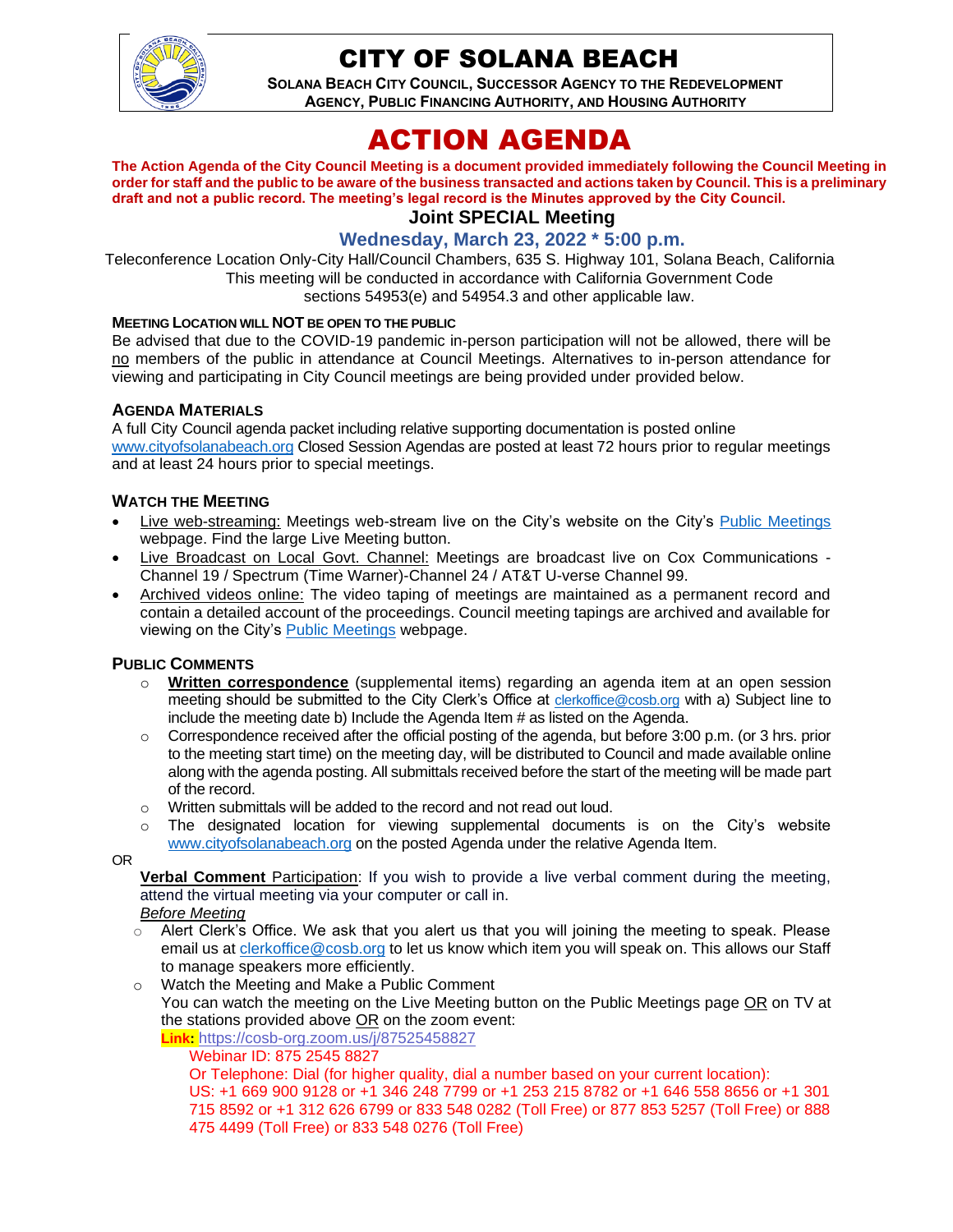- Join/Log-In to the meeting at least 15 minutes prior to the start time so that the City Clerk can verify that you are ready to speak before the meeting begins.
- Audio Accessibility: If your computer does not have a microphone or you have sound issues, you can call-in from a landline or cell phone and use it as your audio (phone # is provided once you log-in to Zoom, see above). If you call in for better audio, mute your computer's speakers to eliminate feedback so that you do not have two audios when you are speaking.

#### *During Meeting:*

- $\circ$  During each Agenda Item and Oral Communications, attendees will be asked if they would like to speak. Speakers are taken during each agenda item.
- o Speakers will be asked to raise their hand (zoom icon under participants can be clicked or on the phone you can dial \*9) if they would like to be called on to speak during each item. We will call on you by your log in name or the last 4 digits of your phone #. When called on by the meeting organizer, we will unmute so you may provide comments for the allotted time. Allotted speaker times are listed under each [Agenda](https://urldefense.proofpoint.com/v2/url?u=https-3A__www.ci.solana-2Dbeach.ca.us_index.asp-3FSEC-3DF0F1200D-2D21C6-2D4A88-2D8AE1-2D0BC07C1A81A7-26Type-3DB-5FBASIC&d=DwMFaQ&c=euGZstcaTDllvimEN8b7jXrwqOf-v5A_CdpgnVfiiMM&r=1XAsCUuqwK_tji2t0s1uIQ&m=C7WzXfOw2_nkEFMJClT55zZsF4tmIf_7KTn0o1WpYqI&s=3DcsWExM2_nx_xpvFtXslUjphiXd0MDCCF18y_Qy5yU&e=) section.
- o Choose Gallery View to see the presentations, when applicable.

#### **SPECIAL ASSISTANCE NEEDED** - AMERICAN DISABILITIES ACT TITLE 2

In compliance with the Americans with Disabilities Act of 1990, persons with a disability may request an agenda in appropriate alternative formats as required by Section 202. Any person with a disability who requires a modification or accommodation in order to participate in a meeting should direct such request to the City Clerk's office (858) 720-2400 [clerkoffice@cosb.org](mailto:EMAILGRP-CityClerksOfc@cosb.org) at least 72 hours prior to the meeting.

| <b>CITY COUNCILMEMBERS</b>                 |                                        |                                                   |                                                     |
|--------------------------------------------|----------------------------------------|---------------------------------------------------|-----------------------------------------------------|
| Lesa Heebner, Mayor                        |                                        |                                                   |                                                     |
| <b>Kelly Harless</b><br>Deputy Mayor       | David A. Zito<br>Councilmember         | <b>Jewel Edson</b><br>Councilmember<br>District 1 | <b>Kristi Becker</b><br>Councilmember<br>District 3 |
| <b>Gregory Wade</b><br><b>City Manager</b> | Johanna Canlas<br><b>City Attorney</b> |                                                   | Angela Ivey<br><b>City Clerk</b>                    |

#### **SPEAKERS:**

See Public Participation on the first page of the Agenda for publication participation options.

#### **READING OF ORDINANCES AND RESOLUTIONS:**

Pursuant to [Solana Beach Municipal Code](https://www.codepublishing.com/CA/SolanaBeach/) Section 2.04.460, at the time of introduction or adoption of an ordinance or adoption of a resolution, the same shall not be read in full unless after the reading of the title, further reading is requested by a member of the Council. If any Councilmember so requests, the ordinance or resolution shall be read in full. In the absence of such a request, this section shall constitute a waiver by the council of such reading.

## **CALL TO ORDER AND ROLL CALL:**

## **CLOSED SESSION REPORT:**

## **FLAG SALUTE:**

#### **APPROVAL OF AGENDA: COUNCIL ACTION: Approved 5/0**